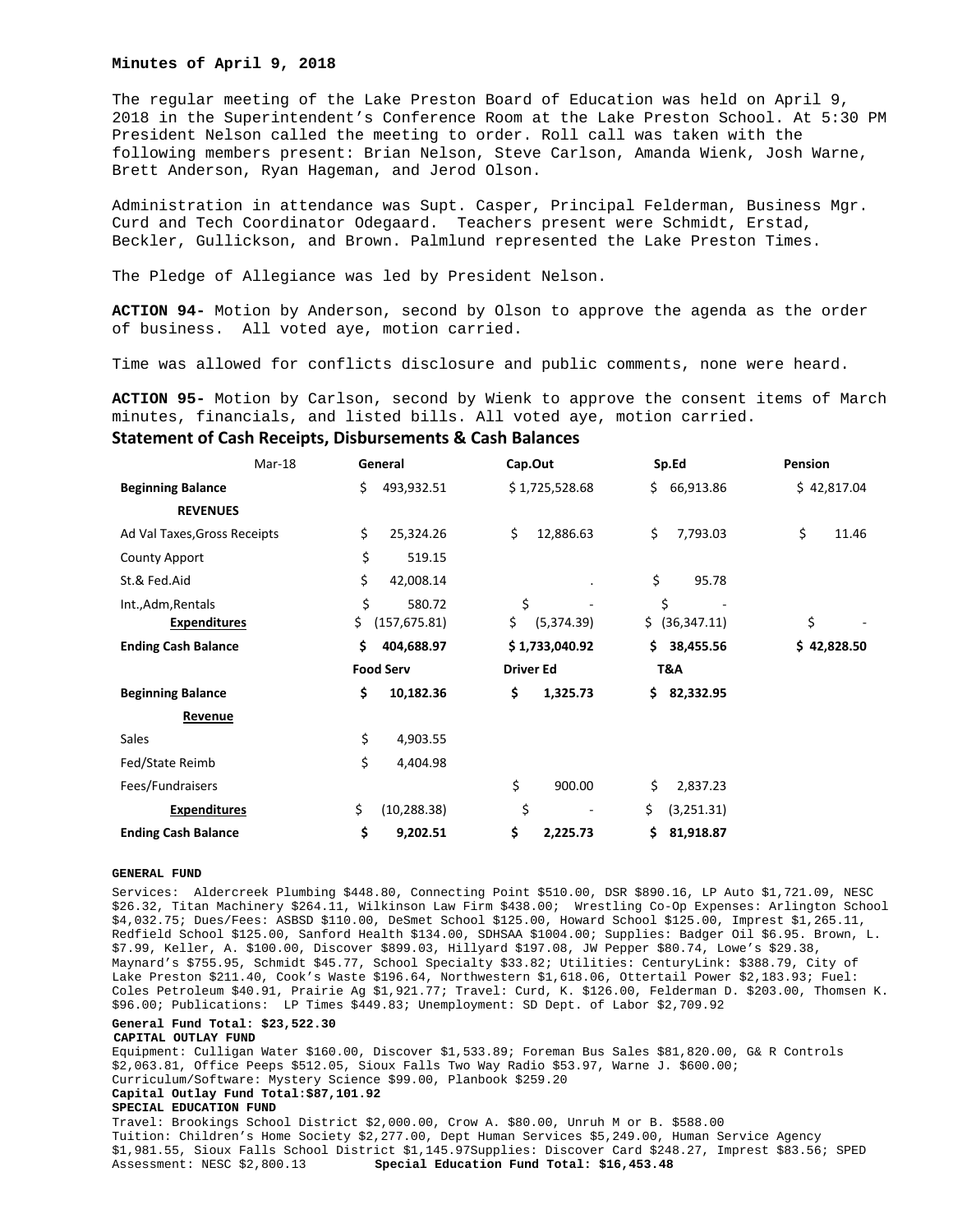**FOOD SERVICE FUND**  Supplies: Appeara \$90.59; Food: CASH-WA \$1,047.73, CANS \$371.26, Dean Foods \$362.25, Earthgrains \$148.44, Maynard's Food Center \$24.67, Variety Foods \$1,514.81 **Food Service Fund Total \$3,559.75 Grand Total: \$130,637.45** 

**March Payroll:** General: \$108,494.64, Benefits \$35,008.51; Special Education: \$12,222.85, Benefits: \$4,268.50; Food Service: \$4,094.72, Benefits \$1,415.67 Total March Payroll: \$165,504.89.

## **REVIEW/DISCUSSION:**

Business Manager Curd presented information regarding insurance renewal changes. She noted that health insurance is increasing by 9% and dental insurance remains unchanged. Worker's compensation annual premium saw a 6% decrease, and Curd is seeking quotes for property and liability insurance renewals. Business Manager Curd also reviewed the 2018-19 budget.

## **OLD BUSINESS:**

Supt. Casper reviewed his earlier to recommend updating football field lights and look into replacing building lights by section. Casper recommended to replace football field lights only at this time.

**ACTION 96 -** Motion by Anderson, second by Hageman to purchase HID lighting with for the football field. Roll call vote was taken with Warne, Olson, and Carlson voting Nay; Anderson, Hageman, Wienk, and Nelson voting aye. Motion carried.

### **NEW BUSINESS:**

**ACTION 97:** Motion by Warne, second by Wienk to approve the 2017-18 School Improvement Plan. All voted aye, motion carried.

**ACTION 98:** Motion by Olson, second by Anderson to accept the 3 year contract for asbestos inspection from Dan Duenwald, as part of the contract, Mr. Duenwald will also be the school's asbestos designee. All voted aye, motion carried.

**ACTION 99:** Motion by Anderson, second by Warne to approve changing the 2018-19 school calendar to reflect the September  $24<sup>th</sup>$  date as an in-service day for teachers with no students. All voted aye, motion carried.

**ACTION 100:** Motion by Warne, second by Hageman to approve membership to the South Dakota High School Activities Association. All voted aye, motion carried.

**ACTION 101:** Motion by Warne, second by Wienk to approve 2018-19 milk bid from Dean Foods. All voted aye, motion carried.

**ACTION 102:** Motion by Carlson, second by Hageman to approve the resignations of Marla Bertsch, Patty Garry, Betty McGraw, and Connery Sweeney. All voted aye, motion carried.

**ACTION 103:** Motion by Hageman, second by Olson to open the positions of PreSchool/Title Teacher, Head Custodian, Elem/MS/HS PE/Tech, Head Volleyball, MS-Assistant Girls Basketball positions. All voted aye, motion carried.

**ACTION 104:** Motion by Anderson, second by Warne to surplus for disposal one carpet scrubber and 38 library books. All voted aye, motion carried.

# **REPORTS:**

Olson reported on the NESC meeting he attended. Bus. Manager Curd reported that teacher negotiations are ready to begin. AD/Principal Felderman attended the Athletic Director's convention and reported that 6 man football passed and the 10% rule was eliminated for volleyball and basketball. Supt. Casper informed the board that last day of school would now be May 16<sup>th</sup> due to snow days. If any more snow days were to occur, he asked if the days could be teacher-only, no students.